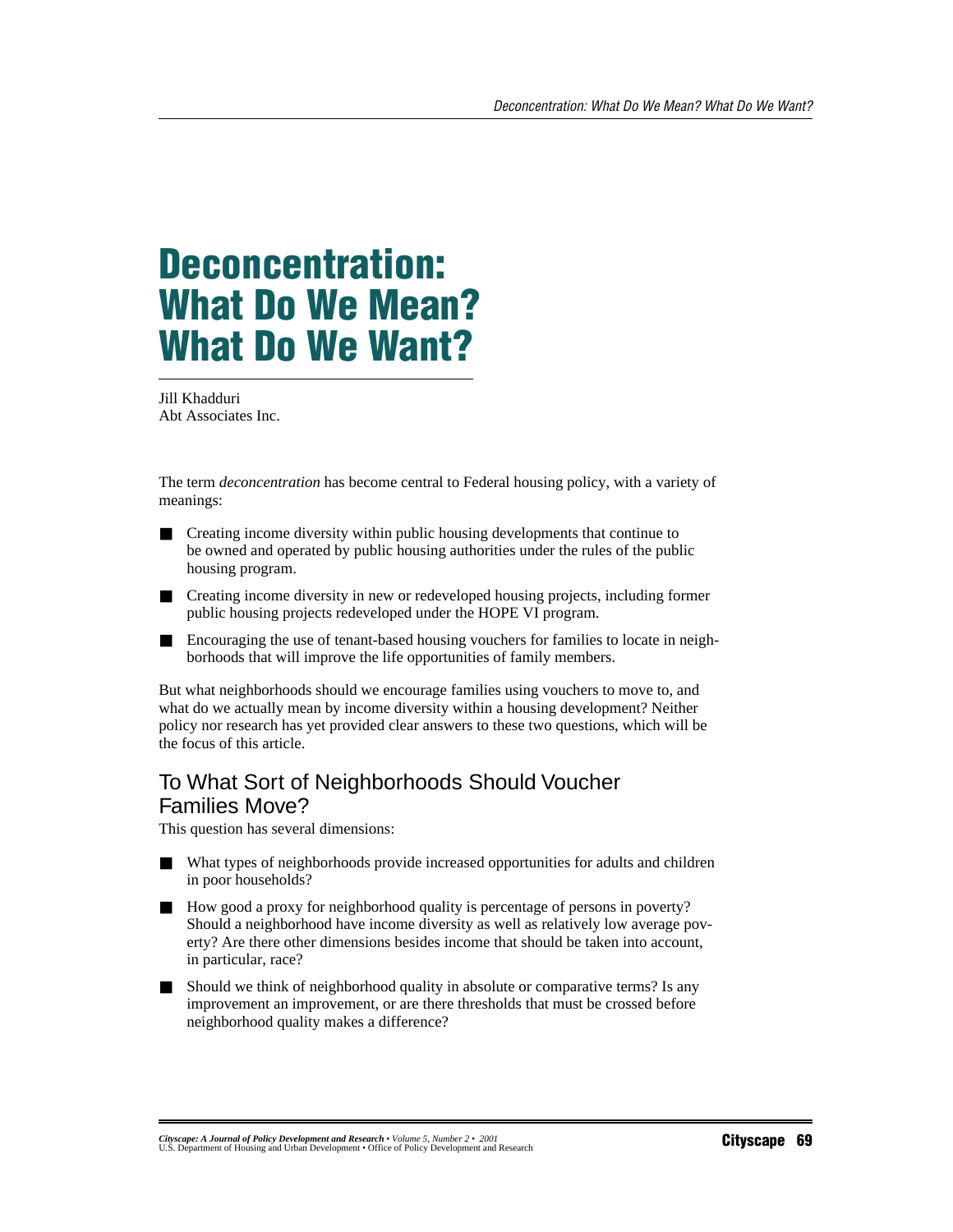- What are the tradeoffs between neighborhoods defined by Federal policy using consistent and available data such as census data and neighborhoods defined by local implementers of deconcentration policies?
- Should some families be encouraged to change neighborhoods in small steps rather than moving immediately to a much better neighborhood?
- Are some neighborhoods too vulnerable to sustain even a small increase in the number of poor households?

## What Does Neighborhood Quality Mean for Poor Families and Their Children?

Much of the analysis of neighborhood quality to date has focused on the most distressed neighborhoods<sup>1</sup> rather than on how to define a neighborhood that has positive effects on poor adults and children. Ingrid Ellen and Margery Turner have provided us with the best outline to date, setting forth hypotheses about why neighborhood might make a difference based on the research literature on environmental influences on behavior at various life stages.<sup>2</sup> According to Ellen and Turner, desirable neighborhood characteristics include:

- Access to good services, and especially to good schools.
- Presence of adults who can serve as role models for acceptable behavior.
- Absence of negative influence from peers, especially for teenagers.
- Informal networks through which to gain access to services and employment.
- Low levels of crime and violence.
- Physical access to jobs.

#### Low Poverty: Absolute Levels

Most operational definitions of neighborhood quality have focused on the poverty rate as a proxy for other dimensions of neighborhood quality that can be measured by the census, and implicitly for dimensions that cannot. Sandra Newman and Ann Schnare compare the poverty rate with other census-based measures and basically find that poverty is a reasonable proxy for other indicators.<sup>3</sup> Paul Jargowsky argues strongly for poverty alone, rather than combining poverty with unemployment, welfare dependency, and other indicators of social dysfunction.<sup>4</sup> But these analysts are focusing on what makes a truly dysfunctional neighborhood—a slum or ghetto—rather than on what makes a neighborhood with positive influences on families and their children.

Most analysts follow Jargowsky and use 40-percent poverty as the level above which a neighborhood is clearly a ghetto, slum, or *underclass* neighborhood.5 By the early 1990s HUD was already using this rule of thumb, for example, in a proposed site and neighborhood regulation that would have prohibited the construction of new assisted housing projects in such areas. Sometimes neighborhoods with poverty rates greater than 30 percent are classified as high-poverty neighborhoods.6

At the other end of the spectrum, the target neighborhoods under the Moving to Opportunity (MTO) demonstration—the neighborhoods to which the MTO *experimental* families must move—have poverty rates below 10 percent. This definition was chosen because the national poverty rate is approximately 10 percent. The designers of MTO at HUD wanted to make sure that the neighborhoods to which families moved would be very different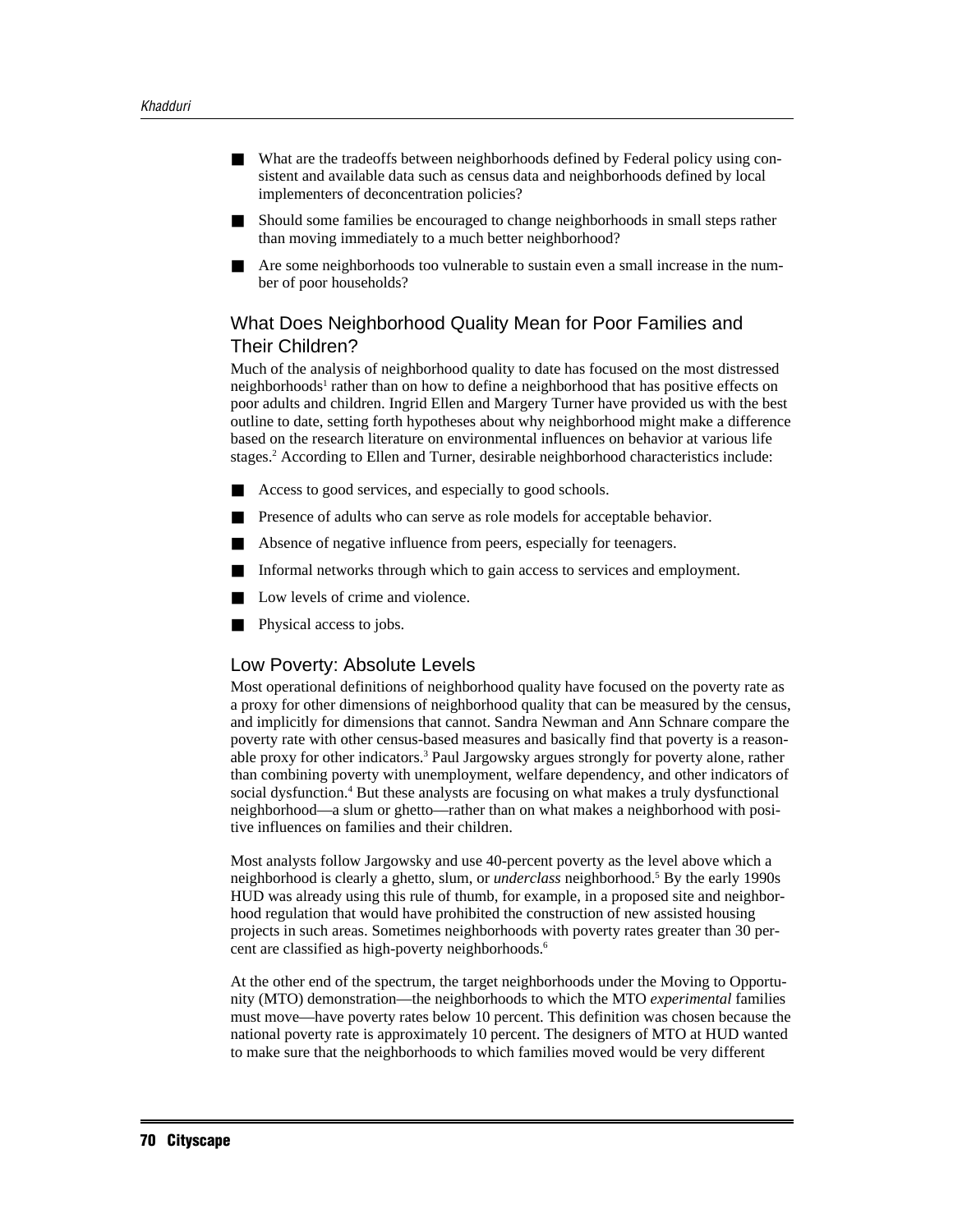from the neighborhoods from which they came, so that the core research question whether neighborhood matters at all—could be answered unambiguously. It was not intended to be used for the mainstream voucher program or to imply that neighborhoods with poverty rates between 10 and 20 or even 30 percent were undesirable.

That range of neighborhoods—with poverty rates between 10 and 30 percent—is precisely the range within which most housing policy is operating. And it is operating without much knowledge about what intermediate poverty rates—10 to 20 percent, 20 to 25 percent, and so forth—imply for neighborhood quality.

For a national benchmark against which to assess the performance of the voucher program as a whole, HUD has chosen a 20-percent poverty rate, on the assumption that neighborhoods with between 10- and 20-percent persons in poverty still basically function as middle-income neighborhoods.7 Analysts rating the neighborhoods in which public and assisted housing units are located go along with this assessment without subjecting it to much scrutiny.8 This definition of a neighborhood providing opportunities for poor families and their children passes the weak test that no one has objected strongly by pointing out real-life contrary examples.

What about neighborhoods in the intermediate range: 20- to 30-percent poverty? This is the most difficult area. Jargowsky, citing his earlier field research with Mary Jo Bane, describes neighborhoods with poverty rates in that range as "working-class or lowermiddle-class communities," but only on the basis of their visual appearance and the fact that local informants did not include them on lists of "slums."9 Some 20 million people live in census tracts within this range of poverty inside metropolitan areas, and these are neighborhoods in which a large number of housing units within the voucher program's fair market rents (FMRs) often are located.

We need to develop more systematic knowledge about neighborhoods in the range of 10 to 30 percent poverty, asking at least the following questions:

- How do neighborhoods at different levels of poverty and with other easily measurable characteristics typically perform against the hypotheses laid out by Ellen and Turner about what constitutes a good neighborhood?
- At what level of poverty, and with what other characteristics, is a neighborhood likely to be undergoing rapid change—either improvement or deterioration—so that a classification based on a decennial census poverty rate is likely to be wrong?
- Should definitions of neighborhood quality take race as well as poverty into account? Should they always do so, or only for some metropolitan areas or some parts of the country?

Fortunately, the MTO demonstration may help answer some of these questions, particularly how neighborhoods perform for families against the Ellen and Turner hypotheses. While MTO experimental families are required to move to neighborhoods with poverty rates of less than 10 percent, one of the demonstration's two control groups consists of families who received regular vouchers, unrestricted as to location. Many of the families in this Section 8 control group used their vouchers to move to neighborhoods with poverty rates in the 10- to 30-percent range. The interim evaluation of MTO, just getting under way at the end of 2000, will study the influence of neighborhood characteristics, informal and formal support networks, social norms, and institutional resources on these families approximately 5 years after they joined the program.<sup>10</sup>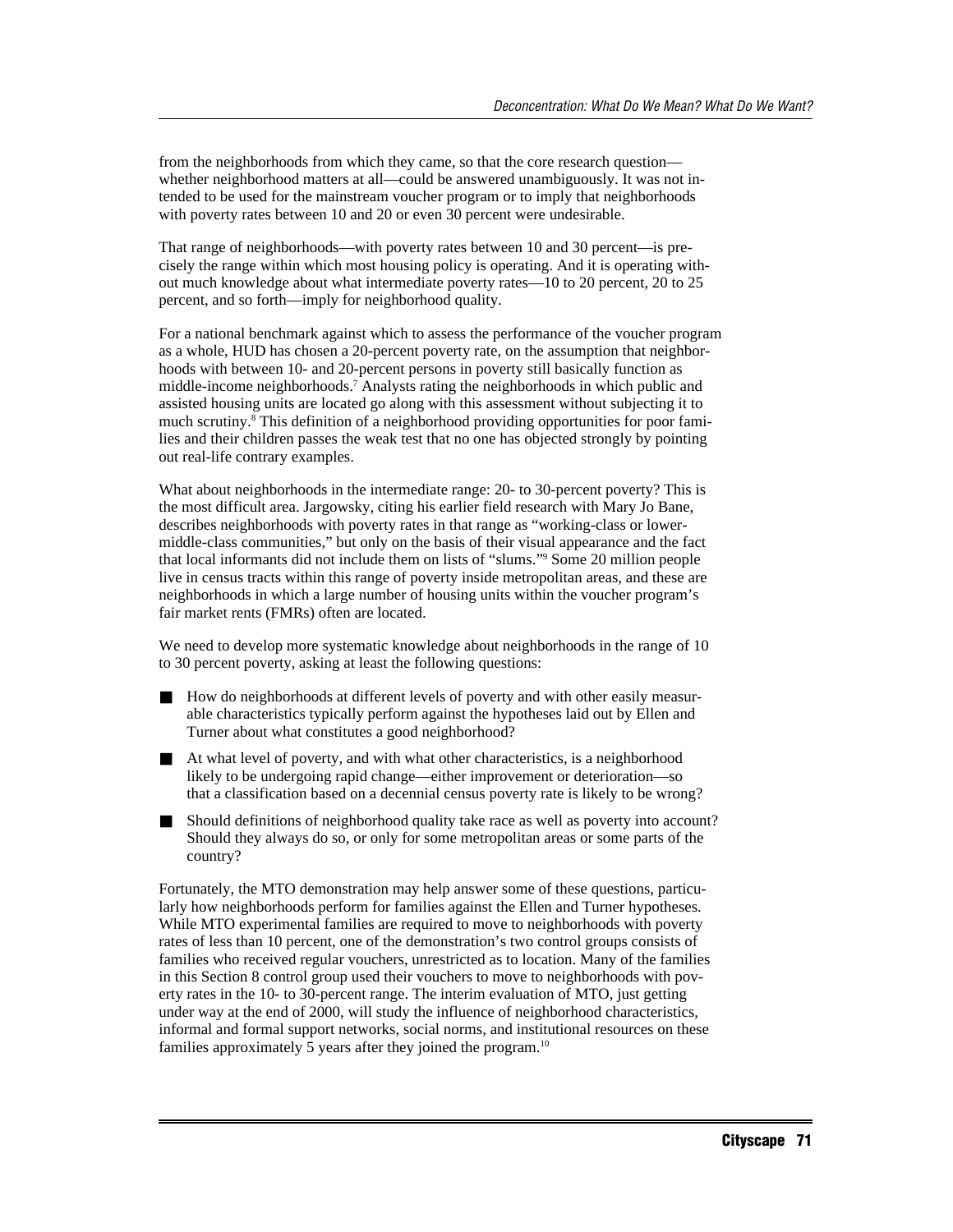Analysis of the processes through which members of poor families interact with neighbors and neighborhood-based institutions may show that the income diversity within a census tract is more important than either the poverty rate or the average income in the tract. One can imagine two different census tracts with average poverty rates of 25 percent. One is fairly homogeneous, with most households just above the poverty line. The other is more diverse and includes substantial numbers of middle-income households. These neighborhoods could present quite different opportunities. For example, the more diverse neighborhood could provide better access to high-quality services and better networks for finding out about jobs. Conversely, the more homogeneous neighborhood might have more social cohesiveness.

The question about the interaction between poverty levels and race is particularly important. Should highly segregated neighborhoods—in particular those in which virtually all residents are African American—be held to a different standard? The hypothesis is that neighborhoods marked by this kind of racial isolation will provide fewer opportunities at a given poverty rate than racially mixed or largely nonminority neighborhoods because of weaker ability to access services and weaker employment networks.<sup>11</sup>

There may be regional differences in the degree to which predominantly African American neighborhoods are isolated and disenfranchised. For example, Jargowsky shows regional differences in the percentage of the Black poor who live in census tracts with more than 40-percent poverty rates ranging from 12 percent in Ft. Lauderdale to 45 percent in Chicago, despite similar overall Black poverty rates in the two cities.12 So in some parts of the country a double test—percentage poor and percentage nonminority or non-Black may be needed, while in other parts of the country it is not.

In Chicago, the contract between the Chicago Housing Authority and the private company managing Chicago's voucher program provides financial incentives for increasing the number of families with children located in neighborhoods with less than 23.49 percent persons in poverty. This cutoff reflects the average poverty rate of census tracts in Chicago that are accessible within the voucher program's maximum rent levels. Believing that predominantly African American census tracts with poverty rates in the 20s do not have access to good public services, the counseling agencies helping families relocate from distressed public housing use a double test for defining an "opportunity neighborhood." The census tract must also have a population that is less than 30-percent African American.

#### Low Poverty Relative to Local Poverty

Without a well-developed body of knowledge on the neighborhood quality represented by different levels of poverty below 40 percent, HUD policymakers have taken a relativistic approach. The assumption is that lower poverty is better than higher poverty and that the voucher program has, on the face of it, not been doing as well as it could in providing opportunities to live in low-poverty neighborhoods. Incremental improvement should be expected and rewarded.

The key policy tool in effect across the voucher program is the Section 8 Management Assessment Program (SEMAP) that soon will begin to rate program administrators as high, medium, and low performers. SEMAP already is taken seriously by program administrators because of the implicit threat that ratings will affect competitions for additional vouchers and other resources.13 After much internal deliberation and consultation with public housing authorities (PHAs) administering the voucher program, HUD included in the SEMAP rating system a five-point bonus available to PHAs that score well on a fairly complicated measure of deconcentration.14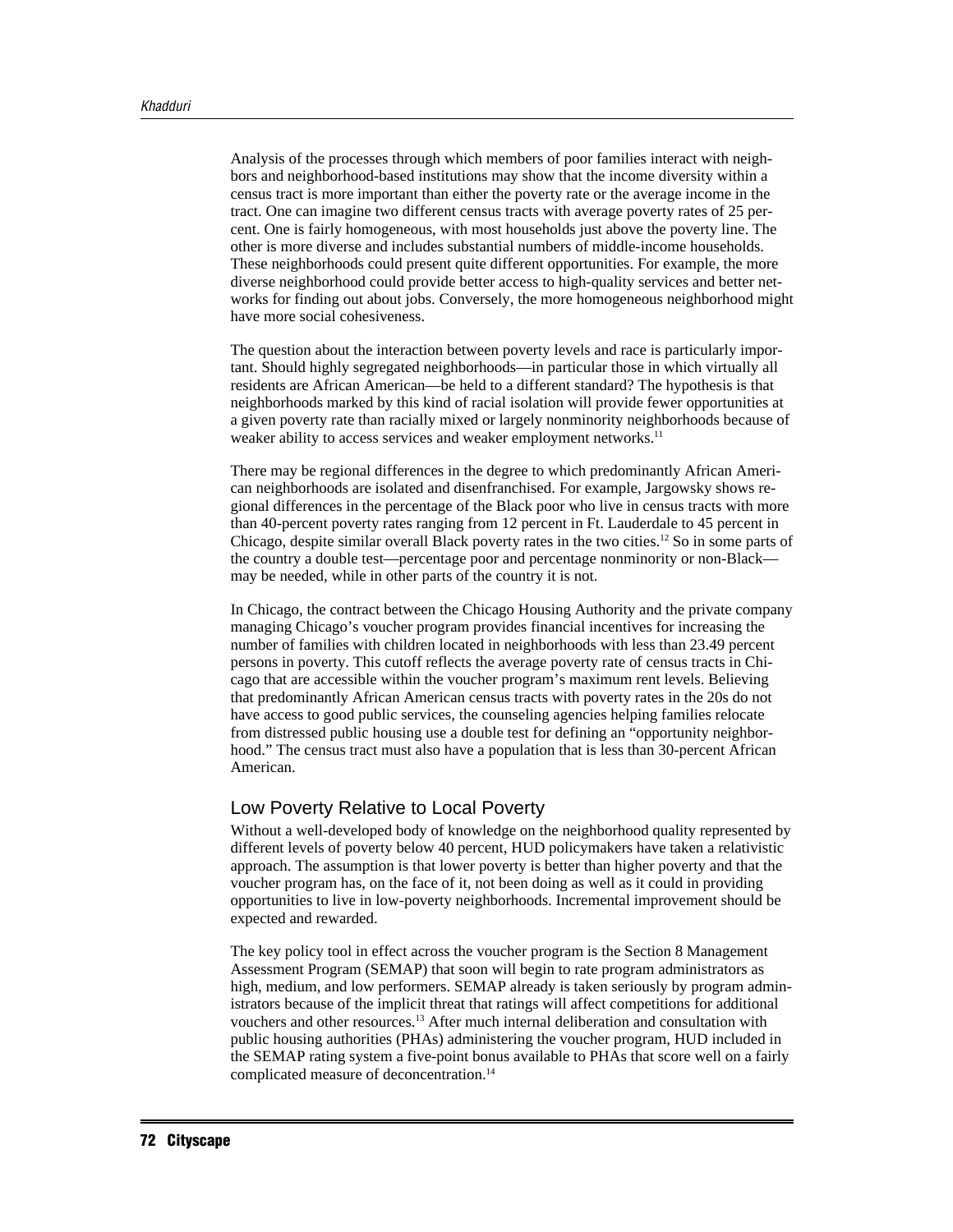SEMAP defines a low-poverty area as an area with lower than average poverty for the geographical area in which the PHA operates.15 The PHA can get five bonus points by presenting evidence that shows that at least one-half of program participants with children already live in low-poverty tracts or that the percentage is increasing.16

The SEMAP deconcentration measure has taken on increased importance very recently. HUD has just announced its intention to permit substantial increases in the FMRs that govern the maximum subsidy level in the voucher program (from the current 40th percentile local rent to the 50th percentile). Among the places for which these increases are permitted are large metropolitan areas in which voucher users are concentrated in a small number of census tracts, and 70 percent or fewer of the census tracts in the metropolitan area are "accessible" to voucher holders at the current FMR.17 PHAs that qualify for higher FMRs on this basis and elect to use them will be required to use the SEMAP deconcentration measure as part of their basic SEMAP score.<sup>18</sup>

By focusing on the relative poverty level within a PHA's service area, the SEMAP deconcentration measure sidesteps the question of what to do about a jurisdiction with a very high overall poverty rate. The reality of the administration of the Section 8 program is that it is local rather than regional, and the designers of the SEMAP standard felt they had to live with that reality. But there are doubtless more than a few jurisdictions in which census tracts with poverty below but close to the average poverty rate do not provide access to good schools, job networks, and so forth. By pushing the definition of a neighborhood that provides opportunities into the 20- to 30-percent poor range for jurisdictions with a relatively high level of poverty, they make the need for more sophisticated analysis of what makes a good neighborhood even more acute.

#### Definitions Based on Local Information

Basing definitions of *opportunity neighborhoods* on census data has clear advantages for program administration: eligibility thresholds can be set, programs can be monitored, performance can be measured. But census data has well-known limitations. It ages and is less useful at the end of a decade than at the beginning, and this may be a greater problem in the very census tracts that we are most concerned about: those in the middle ranges between clear concentrated poverty and clear affluence. In addition, functional boundaries of neighborhoods may not always coincide well with census tract boundaries.

Most important, census tracts that look the same by income, by demographic characteristics, by rents or house prices, or by other things measurable by the census may provide very different opportunities. For quality of education, the relevant area may be much larger than the census tract and this may differ greatly from place to place depending on how schools are organized geographically and administered on the ground. For access to jobs, access to a transportation net with reasonable commuting times to job centers cannot be measured through census data. The level of social cohesion, the strength of community-based institutions, and whether public and private investment are increasing or decreasing can be measured only through local information.

This all implies that the definition of opportunity neighborhoods should be made locally. However, the experience of the Regional Opportunities Counseling (ROC) program suggests caution about leaving the definition of opportunity neighborhoods entirely up to local program designers. For ROC, definitions of low-poverty areas range from 5 percent or fewer households in poverty to just under 40 percent of persons in poverty. This large range of definitions does not mirror real differences in local housing markets or neighborhood dynamics, but appears related instead to differences in how seriously the ROC site took the objective of moving to a lower poverty neighborhood.<sup>19</sup>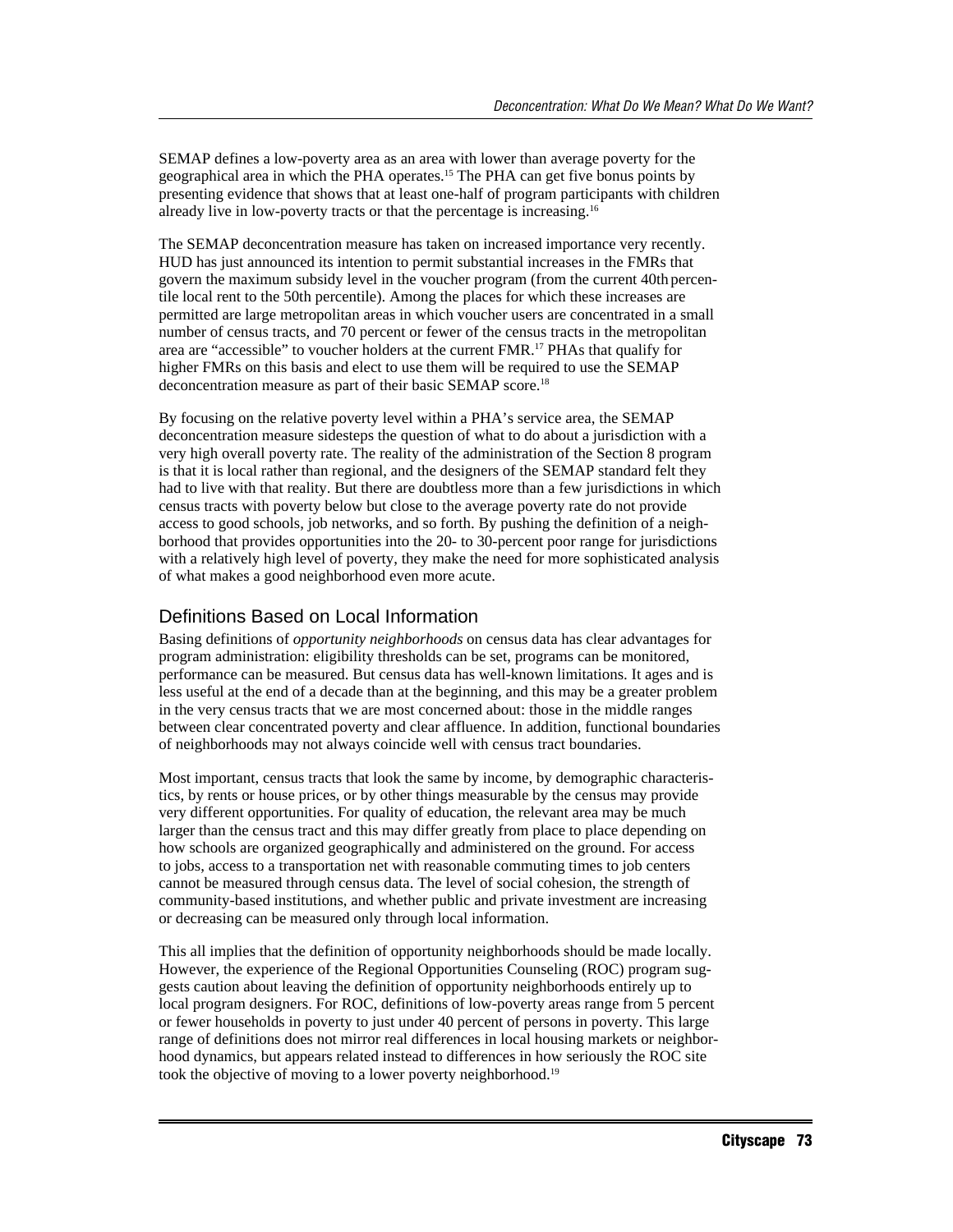We need to think more about how to design a system that encourages definitions that are matched to local conditions, but does not result in local program designs that are even less well grounded in understanding the dynamics of poverty and neighborhoods than are imperfect Federal rules.

#### Incremental Changes for Families

It is important to set goals and to measure performance against benchmarks for the voucher program both nationally and for individual PHAs. However, this does not mean that a move to a low-poverty neighborhood is the right decision for every individual family. How to relate goals for deconcentration to individual family needs has become a particularly pressing issue with the widespread use of housing vouchers to relocate families from distressed public housing developments that are removed from the regular public housing program—either demolished or redeveloped through HOPE VI.

It is possible to take an incrementalist approach to setting goals for particular families in two ways. First, one can posit that differences in neighborhood quality are linear and that any reduction in neighborhood poverty for a particular family is an improvement. Second, some families may want to—or be prepared to—change neighborhoods in stages rather than immediately moving from very high poverty to low poverty. This may depend on the context. Perhaps our expectations for families moving out of distressed public housing developments should be different from our expectations for other families using vouchers. Families relocating from public housing are more likely than other families to face extreme discrimination in the private rental market and to have multiple family problems.<sup>20</sup> Compared with public housing developments that are more than 70-percent poor, a private rental unit in a neighborhood with a poverty rate between 30 and 40 percent may be a real improvement even if it does not meet an ideal definition of neighborhood quality.

We already have some limited evidence in support of this notion. Early analysis of the experience of MTO families in Boston found that even those in the control group who use regular vouchers and move to neighborhoods with fairly high poverty levels have improved their psychological and physical health, because their exposure to violent crime and environmental health hazards has decreased.21

But can we take a completely relativist position, or are there thresholds of poverty and distress beyond which degrees of poverty concentration as measured by the census make no real difference?22 Analysis of the effect of neighborhood on the educational attainment of children by Newman, Harkness, and Yueng suggests that, at least below the level of 40-percent poverty, there are no thresholds for the particular outcome of staying in school: "There appears to be a linear relationship between educational attainment and average neighborhood poverty experienced from birth to age 15." For children ages 6 to 10, "each 10 percentage point increase in neighborhood poverty [reduces] completed schooling by one-fourth of a grade."<sup>23</sup>

Many mobility counseling programs are focusing on recruiting families from among those who have already used a housing voucher for at least 1 year. This may be a sensible way of structuring deconcentration efforts so that they are sensitive to the needs of individual families. In particular, it enables the counseling agency to separate the imperative of helping the family to use a voucher within the time allotted by the PHA from efforts to help the family move to a better neighborhood.<sup>24</sup>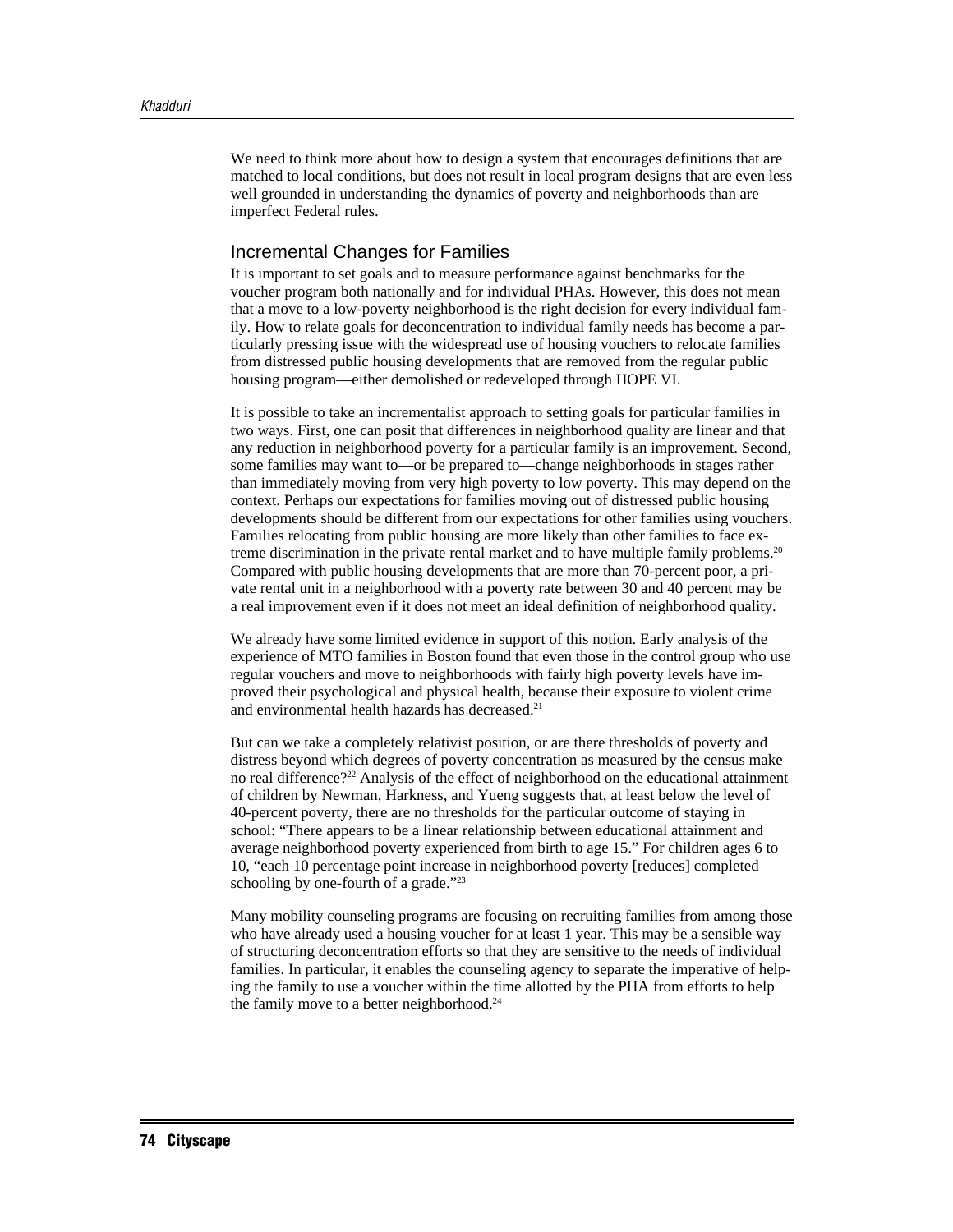## Are Some Neighborhoods Too Fragile?

Some families—especially those moving from distressed public housing—may change the character of their neighborhood only modestly and still be much better off than they were before. Some families may succeed in moving out of concentrated poverty by incremental steps. But it is important to pay attention to the effect of such moves on the receiving neighborhood.

Placing certain neighborhoods off limits to any additional voucher leases is too sweeping. It would be unfair to families already living in the neighborhood who want to use their vouchers to stay there. It also would be unfair to families who, for reasons of family ties or access to services, want to move into a particular neighborhood. Furthermore, from the housing allowance experiments of the 1970s to the most recent studies of mobility patterns in the voucher program, the evidence suggests that families use vouchers to improve the quality of their neighborhoods by moving to areas that have lower poverty and are more racially diverse but are only a short distance from where they lived before.<sup>25</sup>

Nonetheless, we have had growing evidence since the mid-1980s that the pure *family choice* model of how the voucher program works is not how it really works. In many places the voucher program operates on the basis of submarkets of owners who make renting to voucher holders their regular line of business.26 This may be exacerbated by administrative practices, such as giving families lists of willing landlords, or even by mobility counseling programs if those programs focus on a limited network of housing providers.

It *is* possible for a neighborhood to experience a rapid influx of voucher families, and this is something that self-conscious program administrators should watch. Every housing authority that administers the voucher program should be mapping the locations of units under contract and tracking how the pattern changes, differentiating between new voucher families who have rented their preprogram unit and families who have used a voucher to move into a housing unit. When a large number of movers choose housing in a certain neighborhood, it is important for the housing authority—and counseling agencies working with voucher families—to analyze what is happening in the neighborhood. Is this simply a neighborhood with large numbers of units that can be rented within the program's FMR? Or is it a neighborhood that has been destabilized by rapid racial transition or that is fragile in other ways?

Exhibit 1 is a map of the Patterson Park neighborhood in Baltimore, Maryland, showing poverty rates in the census tracts comprising that neighborhood in 1980 and 1990. The figure shows that, particularly in the northern tier of Patterson Park, poverty rates increased rapidly during the decade. Exhibit 2 shows that these same census tracts were undergoing rapid racial transition. The Housing Authority of Baltimore City does not track the locations of its households, so we have limited information on the extent to which there has been an influx of households using vouchers into Patterson Park. Community groups in the Patterson Park neighborhood believe that there has been such an influx, accelerating in the 1990s because of the relocation of families from distressed public housing.

We have evidence from the MTO demonstration only for a small number of relocating public housing families in Baltimore. But that evidence suggests that a very large percentage of families relocating from Baltimore public housing have indeed moved to the northern tier of Patterson Park. This inference is drawn from the MTO control group families, who used vouchers without mobility counseling and without a requirement that they move to low-poverty census tracts.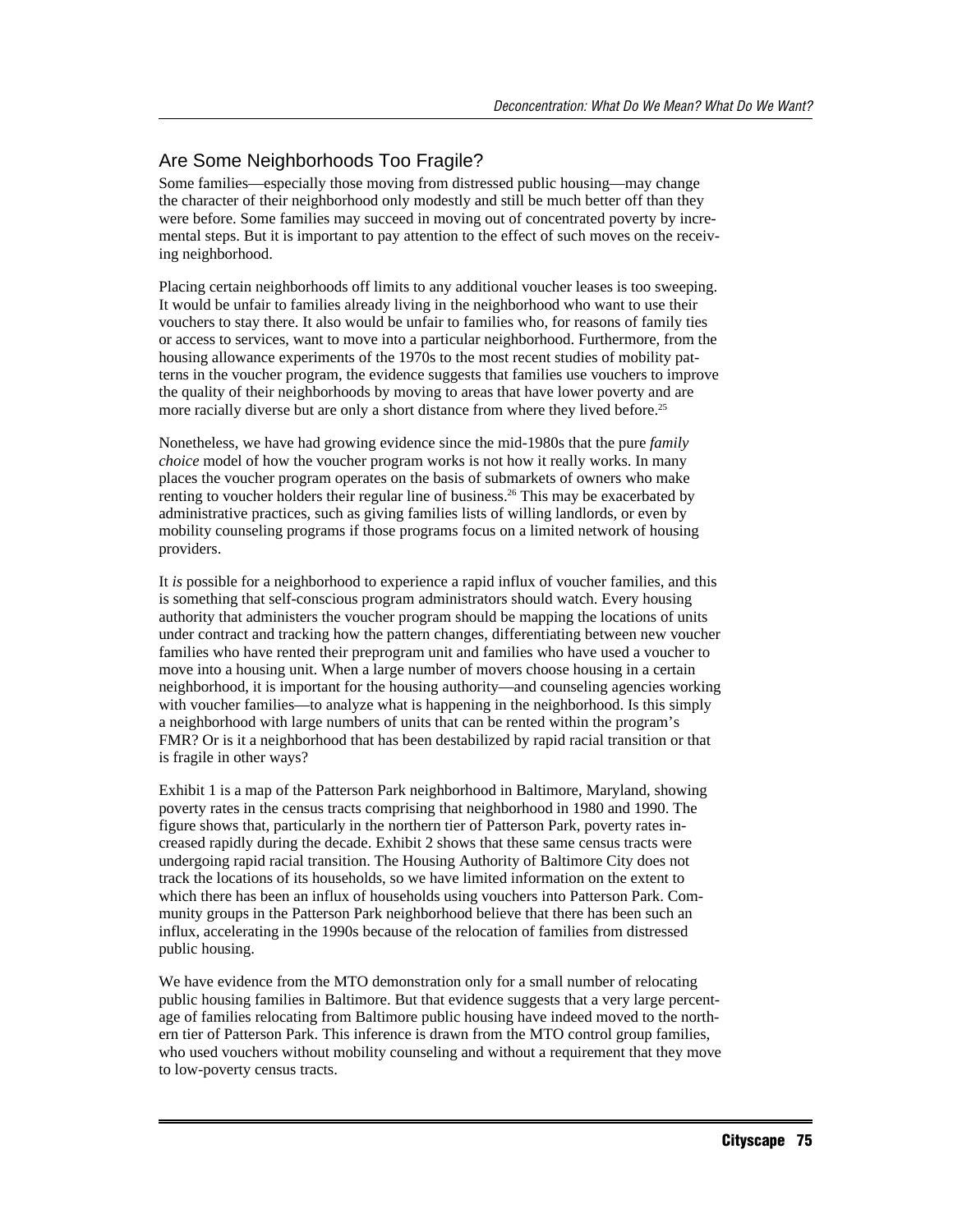#### **Exhibit 1**

Poverty Status Change in Patterson Park by Census Tract, 1980–90



## **Exhibit 2**

Poverty Change in Patterson Park by Census Tract, 1980–90

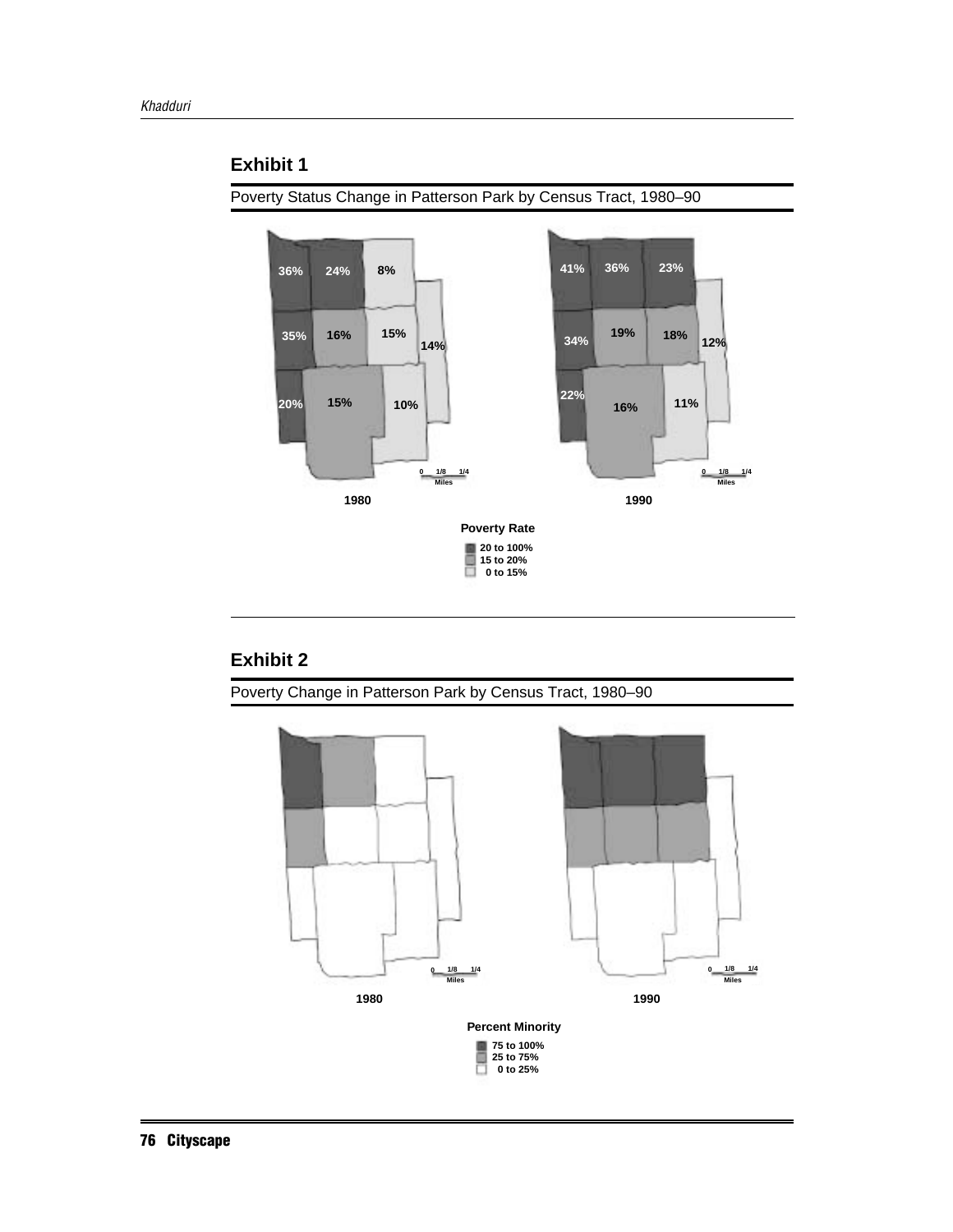Racial transition occurs in city neighborhoods for reasons that are beyond anything that the voucher program could cause. Furthermore, without racial change, poverty concentrations or ghettos may expand as households without vouchers move across census tract borders to adjacent neighborhoods with the same racial composition. For example, Jargowsky's analysis of Milwaukee suggests that adjacent border tracts, with 20- to 40 percent persons in poverty, may be receiving most of the population outflow from tracts that are more than 40 percent poor and have declining populations.<sup>27</sup> But where these processes are occurring, the voucher program should not be augmenting the trend, either in appearance or in reality.

This does not mean that neighborhoods of a mixed racial character should be avoided. Most African Americans say that, given a choice, they would live in racially mixed neighborhoods.28 Given the demonstrated importance of same-race role models, especially for male teenagers, an all-White neighborhood may not be an ideal *opportunity neighborhood* for Black families.29

Nor is it the case that every neighborhood that raises complaints about the voucher program is a neighborhood to be avoided. In many such places—perhaps most such places the neighborhood is not undergoing rapid racial transition or on the borderline of ghetto expansion. In these places, basic sound and community-conscious administration of the voucher program is all that is needed.<sup>30</sup>

What is needed are analytical tools to help PHAs and counseling agencies distinguish the truly fragile neighborhoods and manage their programs in a way that discourages families from moving to those neighborhoods without imposing an out-and-out prohibition. A good start would be to provide HUD's Community 2020 mapping software to all PHAs along with guidance on how to use it in connection with the PHAs' administrative data on participating households.

# What Do We Mean by Mixed-Income Housing?

The transformation of public housing has fundamentally altered the discussion of income diversity in individual housing developments. Analysts of mixed-income housing no longer insist that it include middle-income households.<sup>31</sup> Discussion of mixed-income housing is now explicitly put in the same intellectual framework as the discussion of neighborhood quality: that is, what are the potential benefits for households with incomes below the poverty line, and especially households that include children?<sup>32</sup>

#### Advantages of Mixed-Income Housing

The case for mixed-income housing that includes families with children living below the poverty line has many of the same elements as the case for such families moving to lowpoverty neighborhoods: role models, absence (or reduction) of negative peer influences, networks that lead to jobs and services, and low levels of crime and violence. But the case is not precisely the same, nor can it be. Housing developments are located in particular neighborhoods, so the benefits of an economically diverse community will be constrained or enhanced by the character of the surrounding area. The advantages of a mixed-income development will be most clear-cut when it provides an opportunity for poor families and their children to live in a neighborhood from which they otherwise would be excluded by economic or other barriers.

For example, the argument about access to good services and good schools works somewhat differently for mixed-income projects than for neighborhoods. Even if the mixedincome project is in a fairly high-poverty neighborhood, it may be that exposure to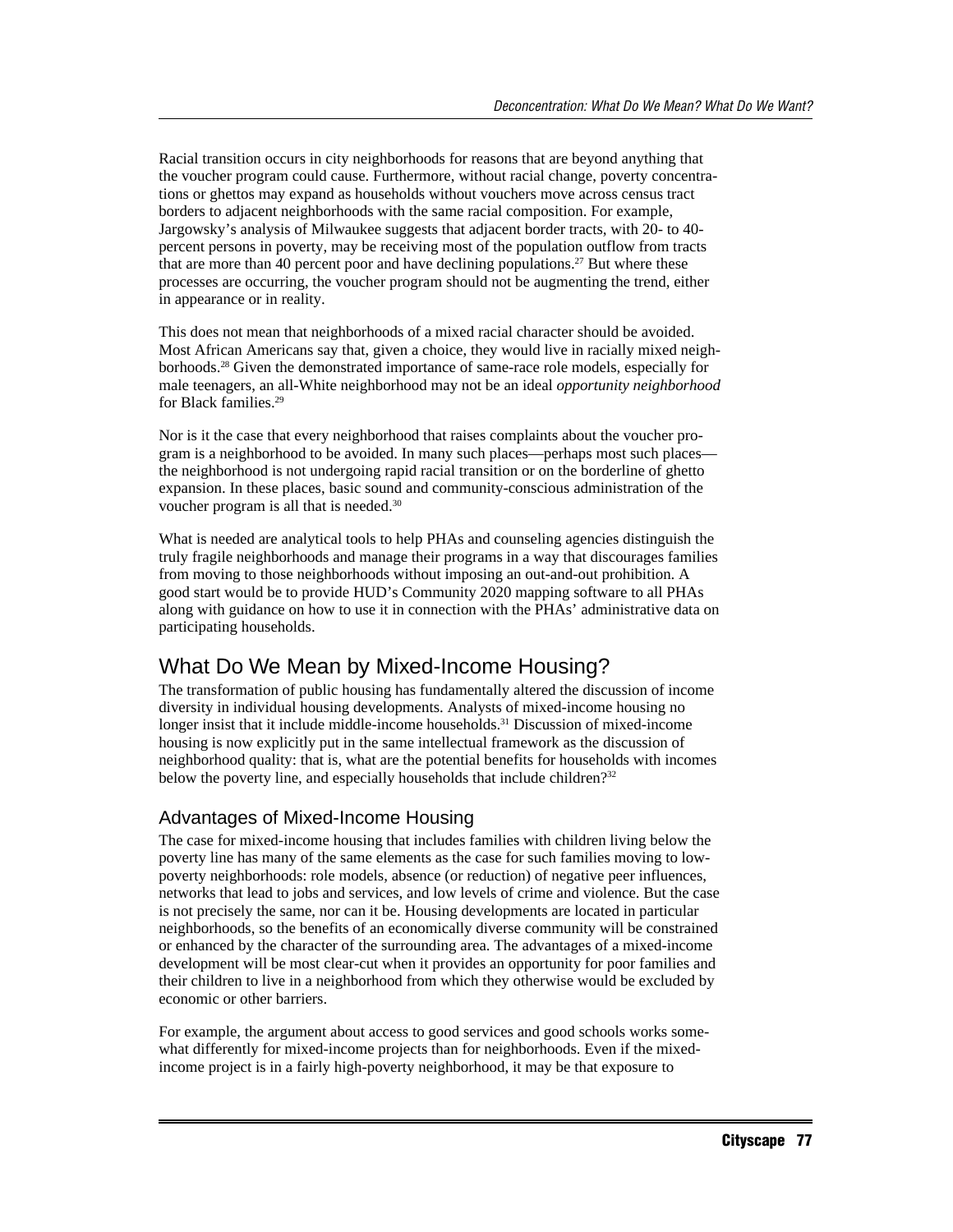families with relatively higher incomes will help families in poverty gain access to better services than they otherwise would know how to do. For example, in a neighborhood with inferior or dangerous schools, poor families in a mixed-income development may be more likely to enroll their children in magnet schools or to join their somewhat better-off neighbors in demanding better performance from the neighborhood school.

Mixed-income housing is thought to have another advantage not explicitly considered by the Ellen and Turner characterization of good neighborhoods. This advantage focuses on the quality of the housing itself, arguing that households with real choices among housing units will not tolerate poor management. This argument has been used in the past in support of the notion that a mixed-income development had to include market rate or middleincome families. Extensive use of the Low-Income Housing Tax Credit (LIHTC), for example, in HOPE VI mixed-finance developments, will test whether this is the case. Do households with incomes between 50 and 60 percent of area median income (AMI) have sufficient alternatives to insist that their development be well maintained or else move?<sup>33</sup>

Given these objectives for income mixing, what sort of operational definitions of mixedincome housing make sense? What do we know from examples of mixed-income housing that include poor families with children?

#### Defining Mixed-Income Housing

Most analysis of mixed-income rental housing, as well as efforts aimed at creating such housing, has used *bands* of income levels into which residents of the development are sorted: for example, below 30 percent of AMI, 30 to 50 percent, 50 to 80 percent, above 80 percent. While there have been a variety of rules of thumb about the maximum percentage of households in the lowest income tier compatible with marketing units to households with relatively higher incomes, no one really knows what is feasible in different types of neighborhoods and housing markets.<sup>34</sup> Nor do we have much evidence so far on how diverse the incomes of households in a development need to be in order to attain the social benefits hypothesized for poor families and their children.

Attempting to identify examples of mixed-income housing within the privately owned HUD-subsidized multifamily housing stock, Marge Martin and I used a definition constrained by the limitations of our data set, which indicated where each household's income fell within fixed dollar bands.<sup>35</sup> We considered a project to have a mixed-income character if:

- At least 20 percent of the households had annual incomes below \$10,000 (a proxy for the poverty level), *and either*
- At least 20 percent of the households had annual incomes greater than \$20,000, or
- At least 70 percent of the households had wages as their primary source of income.<sup>36</sup>

When we visited projects, we found that these definitions appeared to work fairly well. The projects we defined as mixed-income appeared to be well managed, had no visible signs of distress, and the onsite managers confirmed that working was the norm and few families had serious behavioral problems. Even though these were fairly large developments, exposure to criminal activity and violence appeared to depend on the character of the surrounding neighborhood rather than on the project itself. But we were not able to learn about the nature of neighboring, role models, peer group influences, and networks linking families to services and jobs.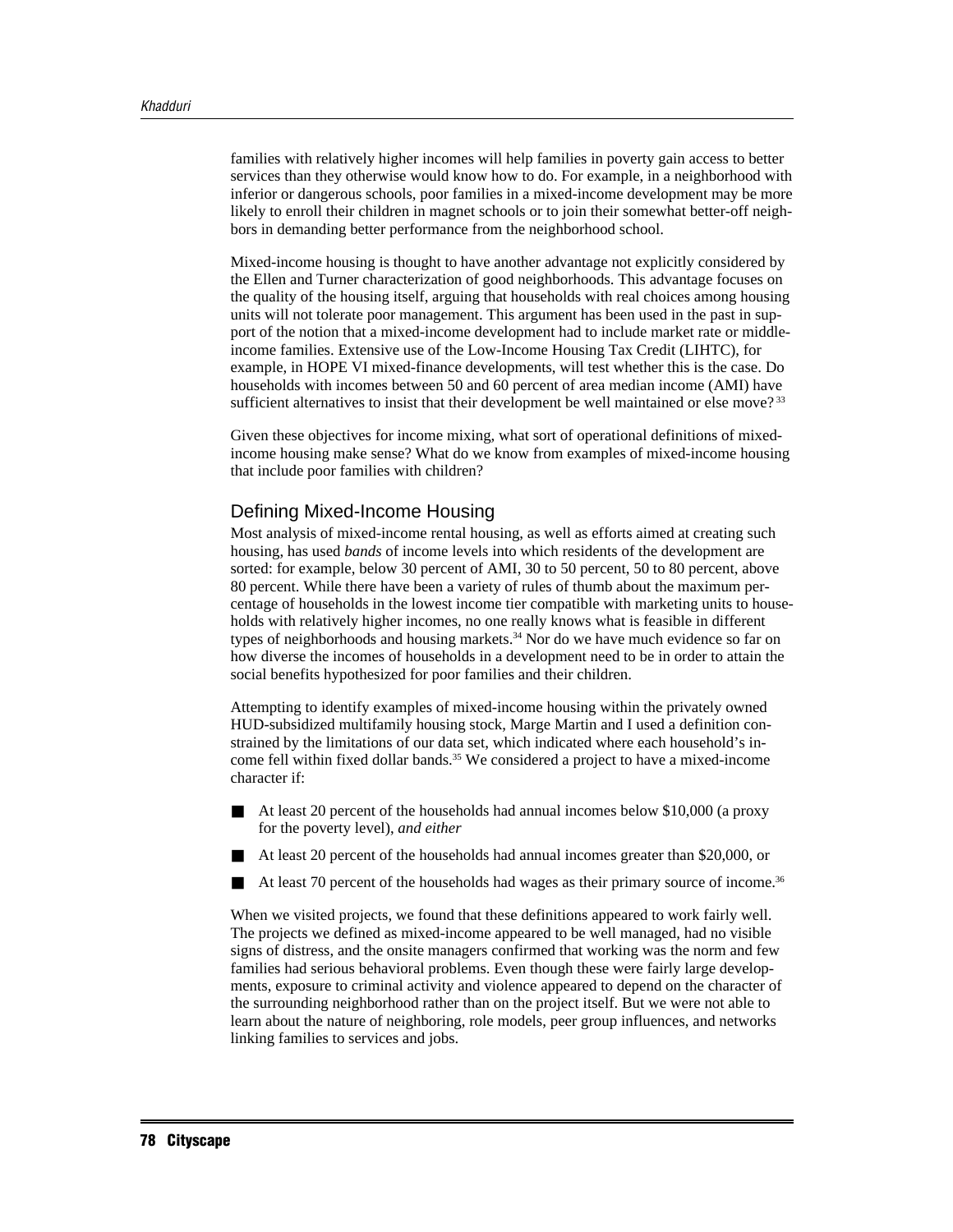## Case Studies of Mixed-Income Housing That Includes Poor Families With Children

Paul Brophy and Rhonda Smith conducted more intensive site visits to mixed-income rental developments meeting no prior definition for percentages of households within various income bands. They concluded that due to low levels of neighboring, "the mere physical integration of tenants with mixed incomes is unlikely to produce the intended results [for the behavior of low-income residents]." Social services and upward mobility programs will also be necessary.37 Interestingly, the development to which they give highest marks in these dimensions also had the fewest households with income above 50 percent of AMI.

Lake Parc Place in Chicago combines households from two income tiers: 0 to 50 percent of AMI and 50 to 80 percent of AMI, in a development that is still operated as public housing by the Chicago Housing Authority. All households in Lake Parc Place are African American. Based on a survey of residents taken 1 year after Lake Parc Place was reoccupied as a mixed-income development, James Rosenbaum and his colleagues found a fairly high degree of interaction among households from the two income bands. They found that Lake Parc place was a strongly managed development in which residents felt safe, despite a high-poverty and high-crime neighborhood. However, it was too early to detect whether this model of mixed-income housing would have any effect on the selfsufficiency of households in the lower income tier.<sup>38</sup>

As HOPE VI developments are completed and occupied, we will have more evidence on a variety of mixed-income housing models. All HOPE VI developments are to be reoccupied in some part by previous residents of the public housing project that was redeveloped. Some will have a broader range of incomes than has been typical in big city public housing in recent years, but few residents with incomes greater than 50 percent of AMI. Other HOPE VI sites will be mixed-finance developments that depend on the LIHTC for the upper tier or nonpublic housing part of the development. That group will have incomes up to 60 percent of AMI, probably between 40 and 60 percent of median. Still other HOPE VI developments will have some households paying unconstrained market rents, with incomes around median income or even higher.

Hillside Terrace in Milwaukee, Wisconsin, is a HOPE VI development that remained 100-percent public housing when it was reoccupied in 1998. However, the housing authority put households with incomes above the project's former median income at the top of the waiting list and required prospective new residents to meet with a resident screening committee and to sign a lease addendum agreeing to meet several standards for family responsibility.39 Combined with the attraction of a redesigned project, the result is a very different profile of tenants, even though 94 percent have incomes below 50 percent of AMI and half of the residents lived at Hillside before the redevelopment. Households with extremely low incomes (below 30 percent of median) dropped from 90 to 66 percent. The percentage receiving public assistance dropped from 83 percent to 18 percent, while the percentage with earned income increased from 17 to 58 percent. The residents are still close to 100-percent African American.40

Hillside might be considered another model for income diversity, with a broader range of incomes and a higher percentage of working households than is typical of Milwaukee or other big city public housing. A combination of physical redesign, explicit security measures, and occupancy policies appears to have dramatically reduced crime at the development.<sup>41</sup> There is a high degree of community cohesiveness and neighboring.<sup>42</sup> But Hillside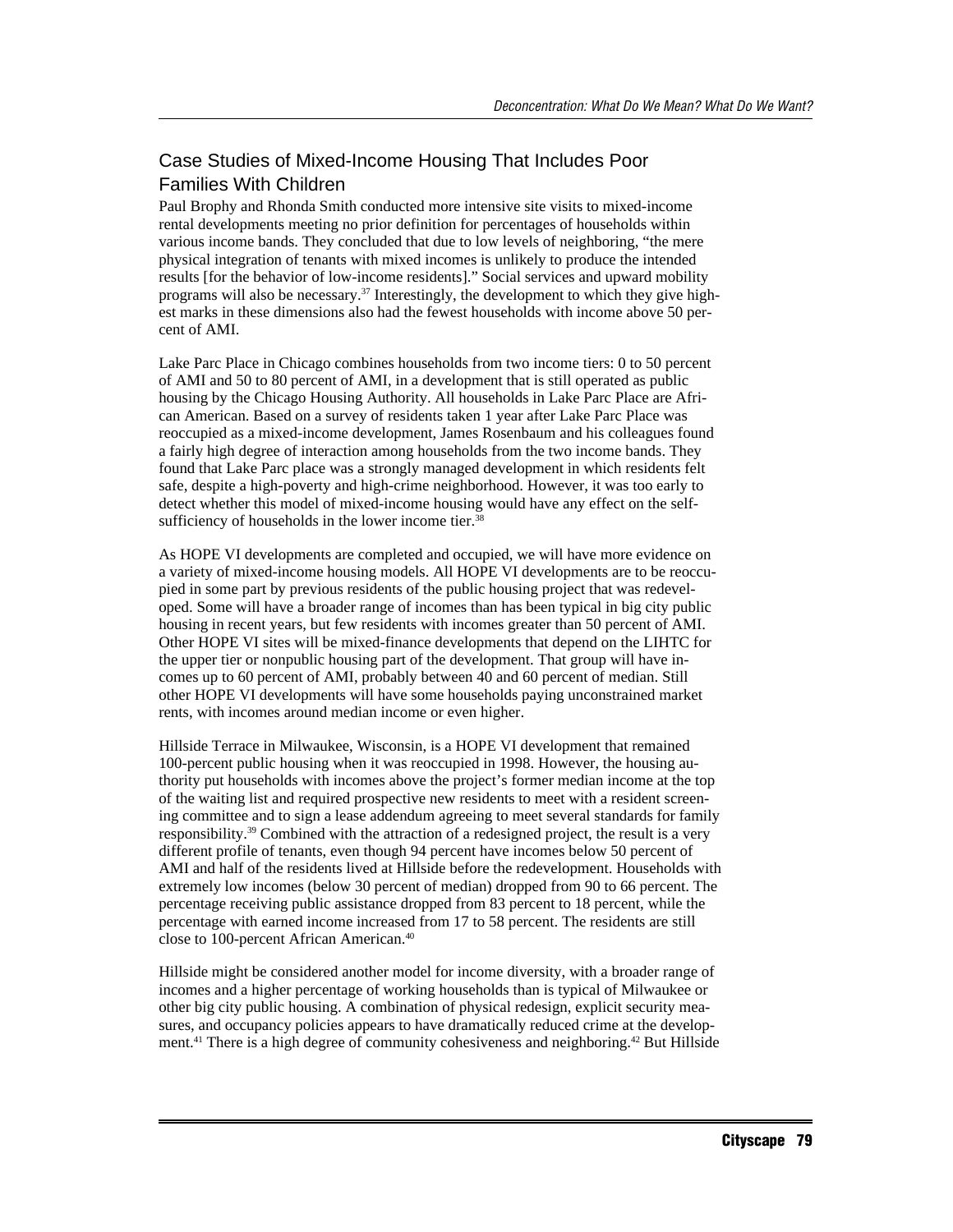remains in a very poor neighborhood, and sustained funding of social services at the development is open to question.43 Researchers will return to Hillside in a few years for additional data collection, including another survey of residents. That study will help us determine whether a development with this modest degree of income diversity and without the advantages of location in a low-poverty area can achieve the presumed benefits of mixed-income housing.

Later this year my colleagues at Abt Associates will begin to analyze results of surveys of residents of other reoccupied HOPE VI developments with a greater degree of income mixing. Those surveys will begin to tell us about interactions among households with greater differences in income levels and greater racial diversity.

# Deconcentrating Mainstream Public Housing

The entire public housing program now has greater flexibility to attract households with a broader range of incomes. Under the Quality Housing and Work Responsibility Act of 1998 (QHWRA), 40 percent of households newly admitted to public housing must have incomes below 30 percent of AMI, but the remainder of new admissions can have incomes as high as 80 percent of median. QHWRA also permits PHAs to establish ceiling rents at a level that makes public housing attractive to relatively higher income households and to apply disregards of earned income that should encourage relatively higher income households to live in public housing.

QHWRA also contains a provision requiring PHAs to "bring higher income tenants into lower income projects and lower income tenants into higher income projects."44 The regulation that will implement this provision again uses the concept of bands. In this case the purpose of the bands is to define a middle range of developments to which the QHWRA provision need not imply. The PHA must have a "deconcentration policy" for any developments with an average income greater than 115 percent or less than 85 percent of the average income for all developments. Projects for the elderly and disabled are excluded, and the PHA may apply for exemptions for other projects in which it is carrying out special policies. PHAs have broad discretion to choose strategies to bring about deconcentration, including marketing, rent incentives, capital improvements, admission preferences, and skipping families on the waiting list to find a lower (or higher) income family.<sup>45</sup>

What the QHWRA provision and the deconcentration rule are seeking to avoid is admissions practices under the new, more flexible income targeting and rent setting of QHWRA that create or perpetuate a dual system described in the introduction to the rule. "In some cases, relatively higher income families may have been directed to higher income, 'better' buildings in better neighborhoods, or similar discrimination might have been practiced on the basis of racial or ethnic background."46

There is indeed evidence that the public housing program contains some high-end projects in which few households have incomes below the poverty line, and that those projects are much more likely than others to be in low-poverty neighborhoods.<sup>47</sup> The greater flexibility provided by QHWRA creates the risk that the number of such developments could increase, unless PHAs are required to analyze the occupancy patterns of their developments in a self-conscious and transparent way.

What neither QHWRA nor the deconcentration rule provides is a standard for what we mean by mixed-income housing: not simply whether the development is high-end or lowend within the PHA's overall occupancy patterns, but what fractions of poor families with children make sense within housing developments and in what circumstances. The fact is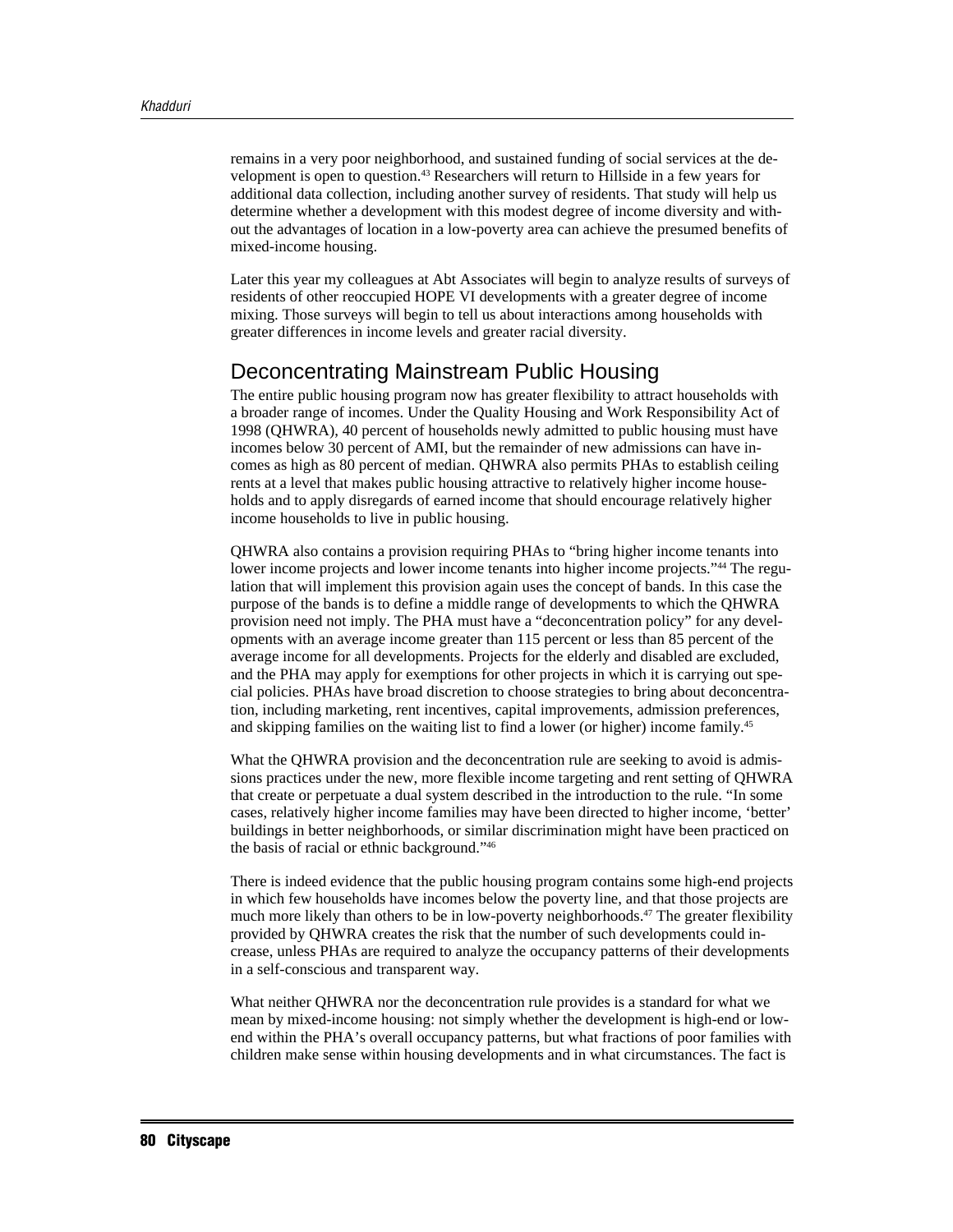that we do not know, because we are only beginning to study the dynamics and results of mixed-income housing,48 just as we are only beginning to study the positive effects of neighborhoods on families and their children. And once again, one of the issues we need to know more about is the effect of racial and ethnic patterns as well as income patterns.

The limited information that we have from case studies and from the literature on role models implies that racially and ethnically diverse developments may have some real advantages when the diversity occurs across the income groups in a development.49 But developments comprised of one racial or ethnic group in a lower income tier and a different group in a relatively higher income tier should not be dismissed as unsuccessful mixed-income housing without the further study that more experience—especially more experience with HOPE VI—will permit.

## Acknowledgment

The author wishes to thank her colleagues at Abt Associates—Larry Buron, Judie Feins, and Mary Joel Holin—for very thoughtful comments on an earlier draft of this paper.

# Author

*Jill Khadduri is a principal associate of Abt Associates, Inc. Previously, she headed HUD's Office of Policy Development and Research (PD&R), where she was responsible for policy development of HUD's housing programs. This entailed applying the results of PD&R's research program to policy decisionmaking and advising the managers of the research programs on current and prospective policy research issues. Khadduri is currently researching the combined use of the LIHTC, HOME programs, and housing vouchers.*

## **Notes**

- 1. For example, Paul A. Jargowsky, *Poverty and Place: Ghettos, Barrios, and the American City.* Russell Sage Foundation, 1997.
- 2. Ingrid Gould Ellen and Margery Austin Turner, "Does Neighborhood Matter? Assessing Recent Evidence," *Housing Policy Debate,* 8:4 (1997).
- 3. Newman and Schnare use a number of census-based indicators of neighborhood quality: median income, median gross rent, percentage households on welfare, percentage in underclass tracts as defined by Sawhill and Rickets. Sandra J. Newman and Ann B. Schnare, "'…and a Suitable Living Environment': The Failure of Housing Programs to Deliver on Neighborhood Quality," *Housing Policy Debate,* 8:4 (1997).
- 4. Jargowsky, 1997, pp. 23–26.
- 5. Jargoswky and Mary Jo Bane found that "neighborhoods selected using a 40-percent poverty rate came closest to matching those that were subjectively identified by knowledgeable local individuals." Jargowksy, 1997, pp. 10–11.
- 6. For example, in Mary K. Cunningham, David J. Sylvester, and Margery Austin Turner, *Section 8 Families in the Washington Region: Neighborhood Choices and Constraints: Final Report.* Metropolitan Washington Council of Governments and Urban Institute, February 2000.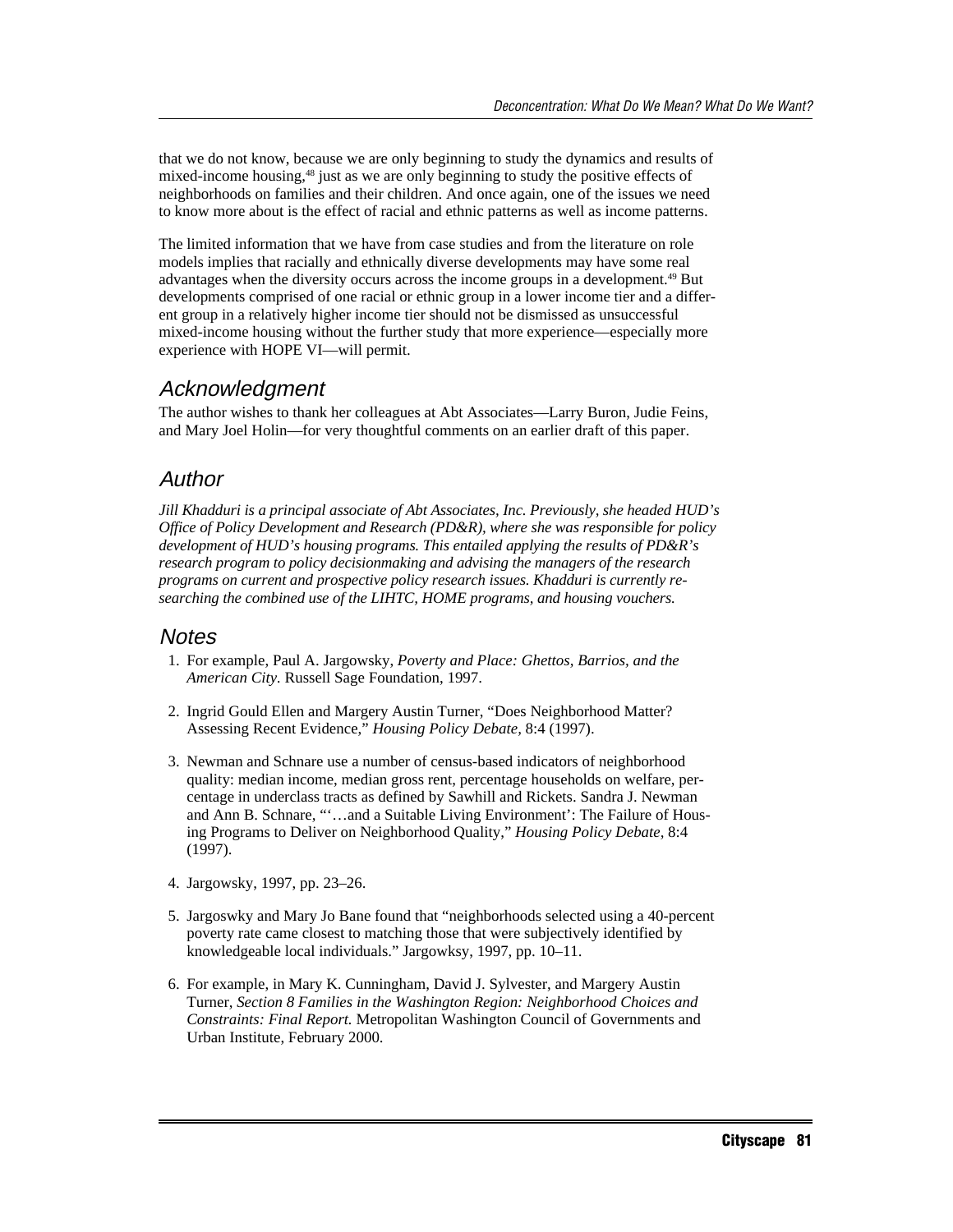- 7. Jargowsky and Bane provide weak support for this assumption. "Ghetto Poverty in the United States, 1970–1980," in Christopher Jencks and Paul A. Peterson, *The Urban Underclass.* Brookings, 1991, p. 239.
- 8. Jill Khadduri, Mark Shroder, and Barry Steffen, "Can Housing Assistance Support Welfare Reform," forthcoming. Abt Associates Inc., *Development and Analysis of the Low Income Housing Tax Credit Database: Final Report,* July 1996. At the same time they appear to accept census tracts below 20 percent poor as providing "neighborhood quality," Newman and Schnare classify middle-income neighborhoods as those with median income above \$30,000 in 1990, which appears closer to the 10 percent poverty level. They note the failure of all housing assistance programs, even vouchers, to locate families in such census tracts at rates any higher than the rate at which the welfare population lives in such tracts. They cite studies that have concluded that having neighbors with incomes above that level is associated with increased years of school completed by neighborhood children. 1997, pp. 705–706.
- 9. 1997, p.11. Jargowsky applies this characterization even to neighborhoods in the 30 to 40-percent poverty range. The Jargowsky and Bane field work was limited to eight large cities and a number of smaller cities. 1991, p. 239.
- 10. Findings about these families will not be as conclusive as one might hope. The will be subject both to limitations of sample size and to the fact that experimental counterparts to these families in the other two study groups (the experimentals and the control group that did not receive vouchers but remained in public housing) cannot be identified.
- 11. Ellen and Turner cite a theory by J.H. Braddock suggesting that isolation from other races in youth will have a negative effect on jobseeking behavior by African Americans in later life. 1997, p. 841. John Iceland and David R. Harris develop empirical evidence that firms seek to locate away from Black neighborhoods. "Why Work Disappears: Neighborhood Racial Composition and Employers' Relocation Intentions," Joint Center for Poverty Research Working Paper, October 1998, pp. 5–6ff.
- 12. 1997, p 133.
- 13. And that scores affect the professional reputation of program administrators and their ability to compete for resources within housing authorities or other parent institutions.
- 14. *Federal Register,* September 10, 1998, pp. 48,550–48,551, 48,557–48,558.
- 15. Or less than 10-percent poverty for jurisdictions with average poverty lower than 10 percent.
- 16. A group of researchers at the Urban Institute led by Christopher Walker compared the extent to which all poor households in a jurisdiction live in low-poverty census tracts with the extent to which units subsidized by the HOME program are located in low-poverty census tracts. This approach to a relativistic standard may be better than using the average percent poverty in the jurisdiction because it uses the performance of the private housing market as a benchmark. *Expanding the Nation's Supply of Affordable Housing: An Evaluation of the HOME Investment Partnership Program.* March 1999, p. 45.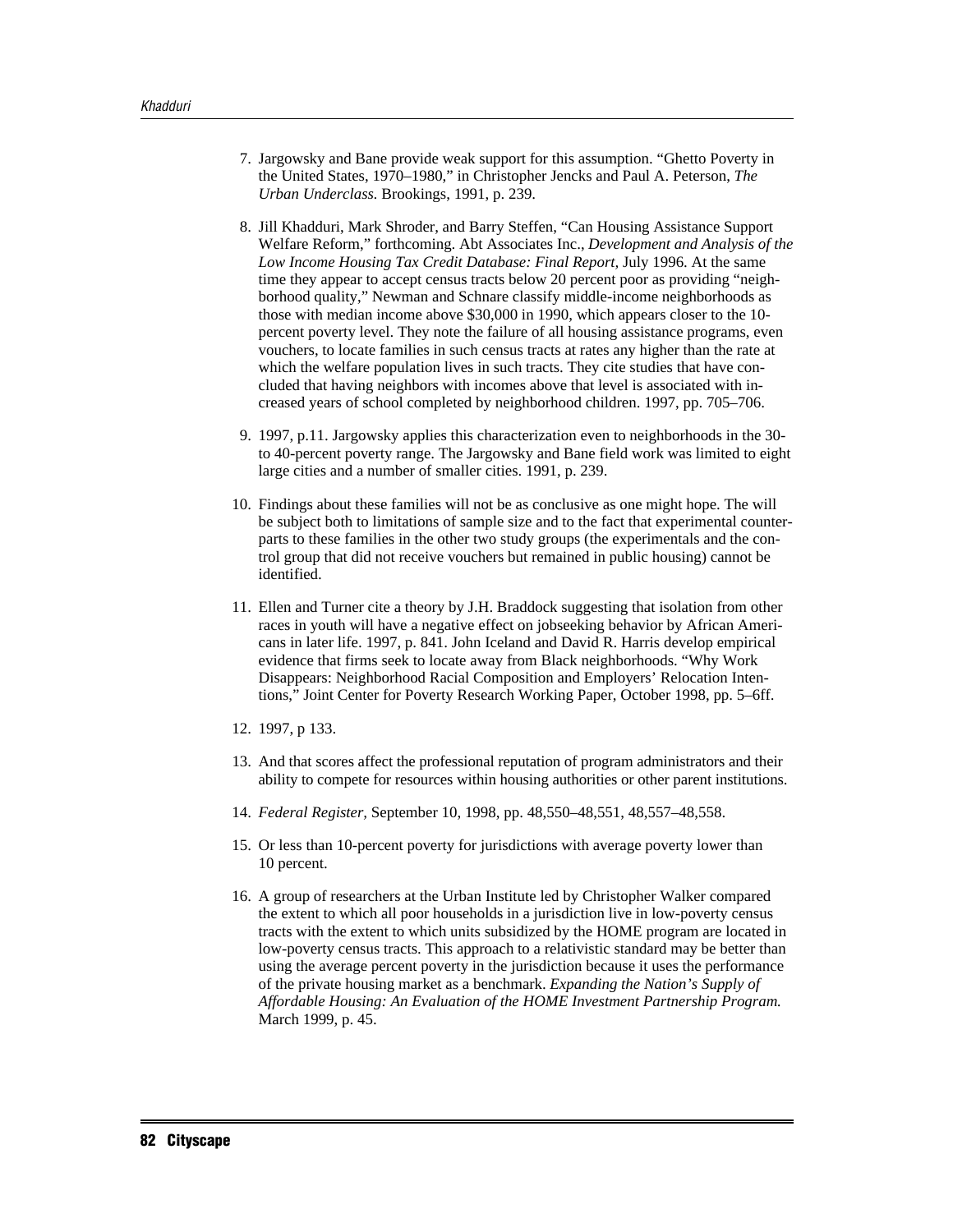- 17. To be considered accessible, at least 30 percent of two-bedroom rental units in the census tract must have rents below the 40th percentile FMR.
- 18. "Description of HUD's New Policy on Fair Market Rents," September 12, 2000.
- 19. Quadel Consulting Corporation, *Assessment of Technical Assistance Needs of ROC Sites: Final Report,* 2000.
- 20. Again, much of the focus on this issue has involved Chicago, and that is where our best information comes from. Susan J. Popkin, Larry F. Buron, Diane K. Levy, and Mary K. Cunningham, "The Gautreaux Legacy: What Might Mixed-Income and Dispersal Strategies Mean for the Poorest Public Housing Tenants," August 10, 2000.
- 21. Lawrence F. Katz, Jeffrey R. Kling, and Jeffrey B. Liebman, "The Early Impacts of Moving to Opportunity in Boston: Final Report to the U.S. Department of Housing and Urban Development," January 2000.
- 22. Jargowsky 1997, p. 23.
- 23. Sandra Newman, Joseph Harkness, and We-Jun J. Yeung, "Neighborhood Poverty, Assisted Housing, and the Educational Attainment of Children." Paper presented at the mid-year meeting of the American Real Estate and Urban Economics Association, May 27, 1998, pp. 23–24.
- 24. Quadel Consulting Corporation, 2000.
- 25. Cite from Housing Allowance Demand Experiment. Cunningham, Sylvester, and Turner, 2000, pp. 23–30.
- 26. Meryl Finkel and Stephen D. Kennedy, "Racial/Ethnic Differences in Utilization of Section 8 Existing Rental Vouchers and Certificates," *Housing Policy Debate,* 3:2 (1992).
- 27. 1997, p. 52.
- 28. Emily Rosenbaum, Laura Harris, and Nancy A. Denton, "New Places, New Faces: An Analysis of Neighborhoods and Social Ties among MTO Movers in Chicago," November 2, 1999, p. 12.
- 29. Ellen and Turner, 1997, p. 857.
- 30. Abt Associates is conducting for HUD a study of neighborhoods in which controversy has erupted at some point about the tenant-based Section 8 program. The study will be completed at the end of 2000, and its products will include a guidebook for PHAs on how to manage neighborhood issues.
- 31. Gayle Epp, "Emerging Strategies for Revitalizing Public Housing Communities," *Housing Policy Debate,* 7:3, 1996, pp. 574–577.
- 32. Paul C. Brophy and Rhonda N. Smith, "Mixed-Income Housing: Factors for Success," *Cityscape,* 3:2 1997, pp. 5–6; Jill Khadduri and Marge Martin, "Mixed-Income Housing in the HUD Multifamily Stock," *Cityscape,* 3:2, 1997, pp. 34–37.